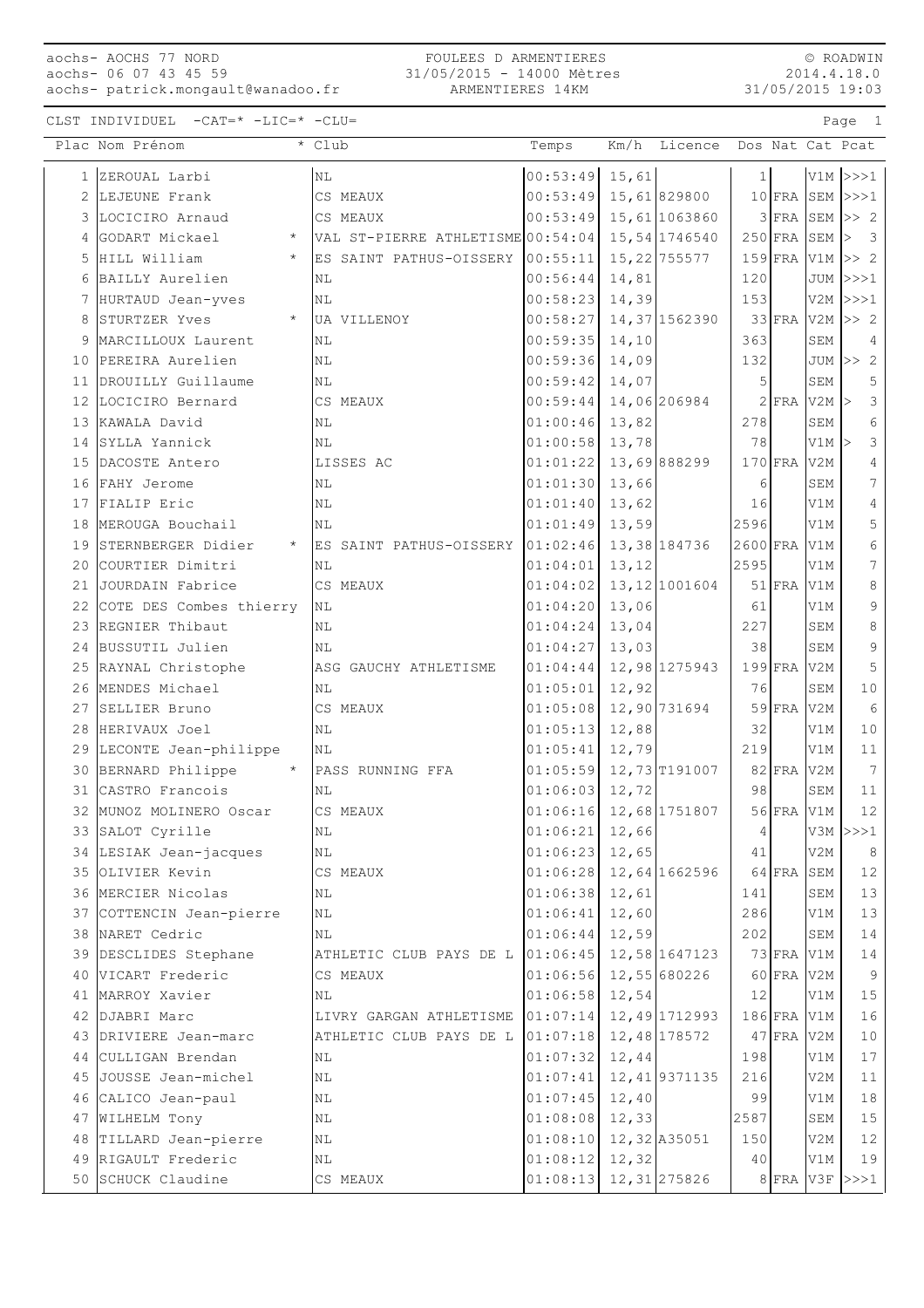## aochs- AOCHS 77 NORD aochs- 06 07 43 45 59

aochs- patrick.mongault@wanadoo.fr

© ROADWIN 2014.4.18.0 31/05/2015 19:03

|    | Plac Nom Prénom                  | * Club                                                  | Temps                                |        | Km/h Licence Dos Nat Cat Pcat |            |            |                |                                   |
|----|----------------------------------|---------------------------------------------------------|--------------------------------------|--------|-------------------------------|------------|------------|----------------|-----------------------------------|
|    | 51 CHAUVRY Frederic              | $\rm NL$                                                | $01:08:15$ 12, 31                    |        |                               | 289        |            | SEM            | 16                                |
|    | 52 NICOLAS Lecarpentier          | NL                                                      | 01:08:15                             | 12,31  |                               | 188        |            | SEM            | 17                                |
|    | 53 VAN HOUTTE Arnaud             | NL                                                      | 01:08:17                             | 12,30  |                               | 242        |            | SEM            | 18                                |
|    | 54 LAVERIE Thierry               | $\rm NL$                                                | $01:08:23$ 12,28                     |        |                               | 95         |            | SEM            | 19                                |
|    | 55 ROSO Yannick                  | N <sub>L</sub>                                          | $01:08:25$ 12,28                     |        |                               | 263        |            | SEM            | 20                                |
|    | 56 ROBINET Herve                 | NL                                                      | 01:08:27                             | 12,27  |                               | 215        |            | V1M            | 20                                |
|    | 57 ROCHE Emilie                  | NL                                                      | $01:08:32$ 12, 26 AO4483C            |        |                               | 157        |            | SEF            | >>>1                              |
|    | 58 LESSERTISSEUR Luc             | NL                                                      | 01:09:01                             | 12,17  |                               | 241        |            | SEM            | 21                                |
|    | 59 VEIGNEAU Fleur                | <b>BUSSY RUNNING</b>                                    | $01:09:03$ 12, 17 106290             |        |                               | $2593$ FRA |            | $\mathtt{V1F}$ | >>>1                              |
| 60 | MAUVISSEAU Denis<br>$\star$      | <b>BUSSY RUNNING</b>                                    | $01:09:05$ 12, 16 1560987            |        |                               |            | $206$ FRA  | V2M            | $13$                              |
| 61 | BARDIN Christophe                | ΝL                                                      | 01:09:07                             | 12,15  |                               | 66         |            | SEM            | 22                                |
|    | 62 HENO Michel                   | NL                                                      | 01:09:22                             | 12, 11 |                               | 25         |            | V1M            | 21                                |
|    | 63 LE VAILLANT Christophe*       | ES SAINT PATHUS-OISSERY 01:09:24 12,10 1084185 2599 FRA |                                      |        |                               |            |            | V1M            | 22                                |
|    | 64 LHOMBART Olivier              | NL                                                      | $01:09:25$ 12,10                     |        |                               | 200        |            | V1M            | 23                                |
|    | 65 BELLETERRE Gerard             | NL                                                      | $01:09:26$ 12,10                     |        |                               | 164        |            | V1M            | 24                                |
|    | 66 LEPERCQ David                 | AGGLO ATHLETISME SOISSON 01:09:31                       |                                      |        | 12,08 1738355                 |            | $88$ FRA   | SEM            | 23                                |
|    | 67 BONNERAVE Claude              | ES SAINT PATHUS-OISSERY 01:09:33                        |                                      |        | 12,08 349134                  | $2601$ FRA |            | V2M            | 14                                |
| 68 | SILVA Jean-francois              | ΝL                                                      | 01:09:35                             | 12,07  |                               | 93         |            | V1M            | 25                                |
|    | 69 COLL Gerard                   | CS MEAUX                                                | 01:09:38                             |        | 12,06 566812                  |            | $48$ FRA   | V2M            | $15$                              |
| 70 | CARABALONA Stephane              | $\rm NL$                                                | 01:09:41                             | 12,05  |                               | 167        |            | V1M            | 26                                |
|    | 71 ROGER Laurent                 | NL                                                      | 01:09:44                             | 12,05  |                               | 14         |            | V1M            | 27                                |
|    | 72 COLLET Steve                  | NL                                                      | 01:10:20                             | 11,94  |                               | 39         |            | SEM            | 24                                |
|    | 73 FROMENT David                 | NL                                                      | 01:10:20                             | 11,94  |                               | 71         |            | V1M            | $2\,8$                            |
|    | 74 CULLIGAN Sean                 | $\rm NL$                                                | 01:10:27                             | 11,92  |                               | 197        |            |                | CAM $ >>1$                        |
|    | 75 BOUDIGOU Christophe           | $\rm NL$                                                | $01:10:37$ 11,90                     |        |                               | 102        |            | SEM            | 25                                |
|    | 76 LEGRAIN Pascal                | NL                                                      | $01:10:39$ 11,89                     |        |                               | 87         |            | V1M            | 29                                |
|    | 77 BOUDART Sandrine              | NL                                                      | 01:10:42                             | 11,88  |                               | 30         |            | SEF            | >> 2                              |
|    | 78 TRAN Herve                    | NL                                                      | 01:10:53                             | 11,85  |                               | 212        |            | V1M            | 30                                |
|    | 79 BAILLY Christophe             | ΝL                                                      | 01:11:06                             | 11,81  |                               | 135        |            | SEM            | 26                                |
| 80 | TEULE Yann                       | NL                                                      | $01:11:08$ 11,81                     |        |                               | 172        |            | V1M            | 31                                |
|    | 81 COURTEAUX Fabien              | NL                                                      | $01:11:15$ 11,79                     |        |                               | 283        |            | SEM            | 27                                |
|    | 82 CORBET Yann                   | NL                                                      | $01:11:27$ 11,76                     |        |                               | 17         |            | $JUM$ >        | $\overline{\mathbf{3}}$           |
|    | 83 CARLIER Xavier<br>$\star$     | UA VILLENOY                                             | $01:11:30$ 11,75 1724498 295 FRA V1M |        |                               |            |            |                | 32                                |
|    | 84 MEALLIER Gaelle               | ΝL                                                      | 01:11:40                             | 11,72  |                               | 27         |            | SEF            | $\overline{\mathbf{3}}$<br>$\geq$ |
|    | 85 FELICIEN Gilbert              | <b>BUSSY RUNNING</b>                                    | 01:11:44                             |        | 11,71 140735                  |            | 67 FRA V2M |                | 16                                |
|    | 86 DAVID Laurent                 | ΝL                                                      | 01:11:48                             | 11,70  |                               | 37         |            | V1M            | 33                                |
|    | 87 VITU Jean-marie<br>$\star$    | UA VILLENOY                                             | 01:11:53                             |        | 11,69 351689                  |            | $94$ FRA   | V2M            | 17                                |
|    | 88 PAGEOT Serge-patrick          | N <sub>L</sub>                                          | 01:12:04                             | 11,66  |                               | 211        |            | V1M            | 34                                |
|    | 89 FREMINET Maxence              | ΝL                                                      | 01:12:10                             | 11,64  |                               | 13         |            | SEM            | 28                                |
|    | 90 MEDJAHED Karim                | NL                                                      | $01:12:30$ 11,59                     |        |                               | 271        |            | V1M            | 35                                |
|    | 91 DE POLLI Kevin                | ΝL                                                      | 01:12:37                             | 11,57  |                               | 266        |            | SEM            | 29                                |
|    | 92 PICQUENOT Patrick<br>$\star$  | $\rm NL$                                                | 01:12:43                             | 11,55  |                               | 134        |            | V1M            | 36                                |
|    | 93 NAVE Hugo<br>94 AMIOT Ancelin | UA VILLENOY<br>ΝL                                       | $01:12:46$ 11, 54 1636413            |        |                               | 229        | $294$ FRA  | V1M            | 37<br>CAM $\gg$ 2                 |
| 95 | GALLINA Gianfranco               | ΝL                                                      | 01:12:50<br>01:12:55                 | 11,53  |                               | 344        |            |                | $V3M \gg 2$                       |
|    | 96 LE BRET Fabienne              | CS MEAUX                                                | 01:12:57                             | 11,52  | 11,51 1668966                 |            | $53$ FRA   | V1F            | >> 2                              |
|    | 97 VAN MODEGLEN Thibaut          | ΝL                                                      | 01:13:09                             | 11,48  |                               | 272        |            | SEM            | 30                                |
|    | 98 BARBIER Alexandre             | NL                                                      | 01:13:15                             | 11,47  |                               | 2591       |            | SEM            | 31                                |
|    | 99 RICARDO David                 | NL                                                      | 01:13:17                             | 11,46  |                               | 288        |            | V1M            | 38                                |
|    | 100 JACQUART Benjamin            | CS MEAUX                                                | $01:13:23$ 11, 45 1616029            |        |                               |            |            | 63 FRA SEM     | 32                                |
|    |                                  |                                                         |                                      |        |                               |            |            |                |                                   |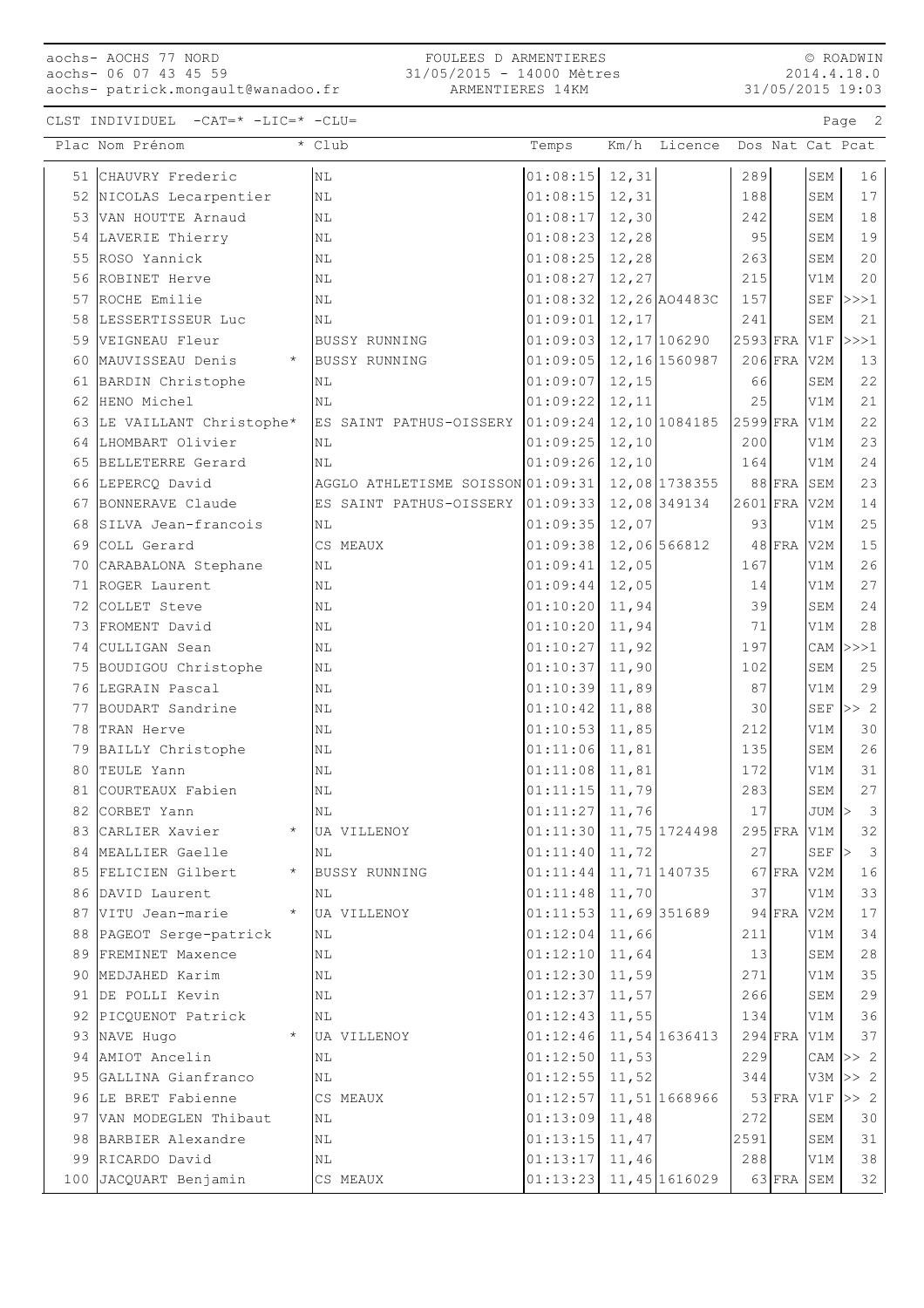### aochs- AOCHS 77 NORD aochs- 06 07 43 45 59 aochs- patrick.mongault@wanadoo.fr

FOULEES D ARMENTIERES 31/05/2015 - 14000 Mètres ARMENTIERES 14KM

© ROADWIN 2014.4.18.0 31/05/2015 19:03

|     | Plac Nom Prénom                                 | * Club               | Temps                | Km/h           | Licence        |           |           |            | Dos Nat Cat Pcat              |
|-----|-------------------------------------------------|----------------------|----------------------|----------------|----------------|-----------|-----------|------------|-------------------------------|
| 101 | DYEMMA Marielle                                 | UA VILLENOY          | 01:13:32             |                | 11, 42 1475401 |           | $101$ FRA | V1F        | $\mathbf{3}$<br>$\Rightarrow$ |
|     | 102 DEBRUYNE Christophe                         | N <sub>L</sub>       | 01:13:42             | 11,40          |                | 279       |           | V1M        | 39                            |
|     | 103 CORCUFF Yann                                | ΝL                   | 01:13:46             | 11,39          |                | 97        |           | V1M        | 40                            |
|     | 104 VILVAUX Pieric                              | $\rm NL$             | 01:14:13             | 11,32          |                | 107       |           | <b>JUM</b> | $\overline{4}$                |
|     | 105 BEIRNAERT Christelle                        | <b>NL</b>            | 01:14:25             | 11,29          |                | 79        |           | V1F        | $\sqrt{4}$                    |
|     | 106 MASSARD Pierre-charles                      | NL                   | 01:14:38             | 11,26          |                | 21        |           | SEM        | 33                            |
|     | 107 DARBONVILLE Stephane                        | N <sub>L</sub>       | 01:14:47             | 11,23          |                | 204       |           | SEM        | 34                            |
|     | 108 DING Jieyun                                 | ΝL                   | 01:15:37             | 11,11          |                | 191       |           | <b>SEF</b> | $\sqrt{4}$                    |
|     | 109 PRAXO Etienne                               | NL                   | 01:16:04             | 11,04          |                | 166       |           | V1M        | 41                            |
|     | 110 REZEG Najette                               | CS MEAUX             | 01:16:12             |                | 11,02 804615   |           | $58$ FRA  | V1F        | $\mathsf S$                   |
|     | 111 ROULLAND Vanina                             | NL                   | 01:16:14             | 11,02          |                | 24        |           | SEF        | 5                             |
|     | 112 EPSTEIN Raphael                             | NL                   | 01:16:15             | 11,02          |                | 223       |           | V1M        | 42                            |
|     | 113 HAINAULT Philippe                           | ΝL                   | 01:16:15             | 11,02          |                | 179       |           | V1M        | 43                            |
|     | 114 PETITBON Remi                               | NL                   | 01:16:33             | 10,97          |                | 244       |           | SEM        | 35                            |
|     | 115 ARFEL Magali                                | NL                   | 01:16:38             | 10,96          |                | 7         |           | V1F        | $\sqrt{6}$                    |
|     | 116 LACHAUSSEE Ludovic                          | NL                   | 01:16:40             | 10,96          |                | 201       |           | SEM        | 36                            |
|     | 117 MONCHAU PICAULT Virginie NL                 |                      | 01:16:40             | 10,96          |                | 70        |           | SEF        | $\sqrt{6}$                    |
|     | 118 LINDO Celine                                | ΝL                   | 01:16:43             | 10,95          |                | 243       |           | <b>SEF</b> | $7\phantom{.0}$               |
|     | 119 BELMONTE Franck                             | NL                   | 01:16:44             | 10,95          |                | 2616      |           | V1M        | $4\;4$                        |
|     | 120 GALTIE Alban                                | N <sub>L</sub>       | 01:16:48             | 10,94          |                | 209       |           | SEM        | 37                            |
|     | 121 LEROY Florian                               | NL                   | 01:16:50             | 10,93          |                | 273       |           | SEM        | 38                            |
|     | 122 BOURCIER Pascal<br>$\star$                  | <b>BUSSY RUNNING</b> | 01:17:11             |                | 10,88 1561828  |           | $222$ FRA | V1M        | 45                            |
|     | 123 SOMPROU Sylvain                             | ΝL                   | 01:17:20             | 10,86          |                | 42        |           | SEM        | 39                            |
|     | 124 BRUNEAU Alexandre                           | NL                   | 01:17:20             | 10,86          |                | 276       |           | SEM        | 40                            |
|     | 125 BRUNEAU Philippe                            | NL                   | 01:17:22             | 10,86          |                | 251       |           | V1M        | 46                            |
|     | 126 RIVIERE Johann                              | ΝL                   | 01:17:24             | 10,85          |                | 112       |           | SEM        | 41                            |
| 127 |                                                 |                      | 01:17:46             | 10,80          |                | 85        |           |            |                               |
|     | 128 NUISSIER Frederic                           | NL                   | 01:17:46             | 10,80          |                | 68        |           | SEM        | 42                            |
|     | 129 GUILLAUMET Laurent                          | NL                   | 01:17:49             | 10,79          |                | 224       |           | V1M        | 47                            |
|     | 130 BOET Guillaume                              | NL                   | 01:18:05             | 10,76          |                | 268       |           | SEM        | 43                            |
|     | 131 NEGRE Louis                                 | ΝL                   | 01:18:07             | 10,75          |                | 192       |           | V2M        | $1\,8$                        |
|     | 132 RADE Laurent                                | N <sub>L</sub>       | 01:18:13             | 10,74          |                | 169       |           | V1M        | $4\,8$                        |
|     | 133 LOUANDRE Dominique                          | $\rm NL$             | $01:18:17$ 10,73     |                |                | 35        |           | $V3M$ >    | $\mathcal{S}$                 |
|     | 134 ARNAUD Dalila                               | ΝL                   | 01:18:28             | 10,71          |                | 106       |           | V2F        | >>>1                          |
|     | 135 HUGUENOT Herve                              | <b>BUSSY RUNNING</b> | 01:18:44             |                | 10,67 239478   |           | $205$ FRA | V3M        | 4                             |
|     | 136 BREBION Alain<br>$\star$                    | <b>BUSSY RUNNING</b> | 01:18:45             |                | 10,67 1187942  |           | $208$ FRA | V2M        | 19                            |
|     | 137 SCHEMBERG Nicolas                           | ΝL                   | 01:18:50             | 10,66          |                | 237       |           |            | ESM $ >>$ 1                   |
|     | 138 VERMANDEL Jean                              | ΝL                   | 01:18:58             | 10,64          |                | 210       |           | V2M        | 20                            |
|     | 139 VILLATTE Boris                              | NL                   | 01:19:01             | 10,63          |                | 258       |           | SEM<br>V2M | $4\,4$                        |
|     | 140 JACQUENS Jean-marc<br>141 DECLOCHEZ Ludovic | ΝL<br>ΝL             | 01:19:03<br>01:19:11 | 10,63<br>10,61 |                | 196<br>69 |           | SEM        | 21<br>45                      |
|     | 142 CHRISTOPHE Jean-charlers NL                 |                      | 01:19:13             | 10,60          |                | 245       |           | SEM        | 46                            |
|     | 143 HAYET David                                 | ΝL                   | 01:19:16             | 10,60          |                | 18        |           | V1M        | 49                            |
|     | 144 VOCANT Fabien                               | ΝL                   | 01:19:18             | 10,59          |                | 175       |           | SEM        | 47                            |
|     | 145 LELIEVRE Laurence                           | ΝL                   | 01:19:33             | 10,56          |                | 249       |           | V1F        | 7                             |
|     | 146 BESSEGE Claire                              | ΝL                   | 01:19:47             | 10,53          |                | 178       |           | <b>SEF</b> | 8                             |
|     | 147 LAMARQUE Jerome                             | ΝL                   | 01:19:49             | 10,52          |                | 187       |           | V1M        | 50                            |
|     | 148 BAILLET Christelle                          | ΝL                   | 01:19:53             | 10,52          |                | 133       |           | V1F        | 8                             |
|     | 149 LONGUET Jean-yves                           | ΝL                   | 01:20:08             | 10,48          |                | 269       |           | SEM        | 48                            |
|     | 150 DESFORGES Romain                            | ΝL                   | 01:20:12             | 10,47          |                | 280       |           | SEM        | 49                            |
|     |                                                 |                      |                      |                |                |           |           |            |                               |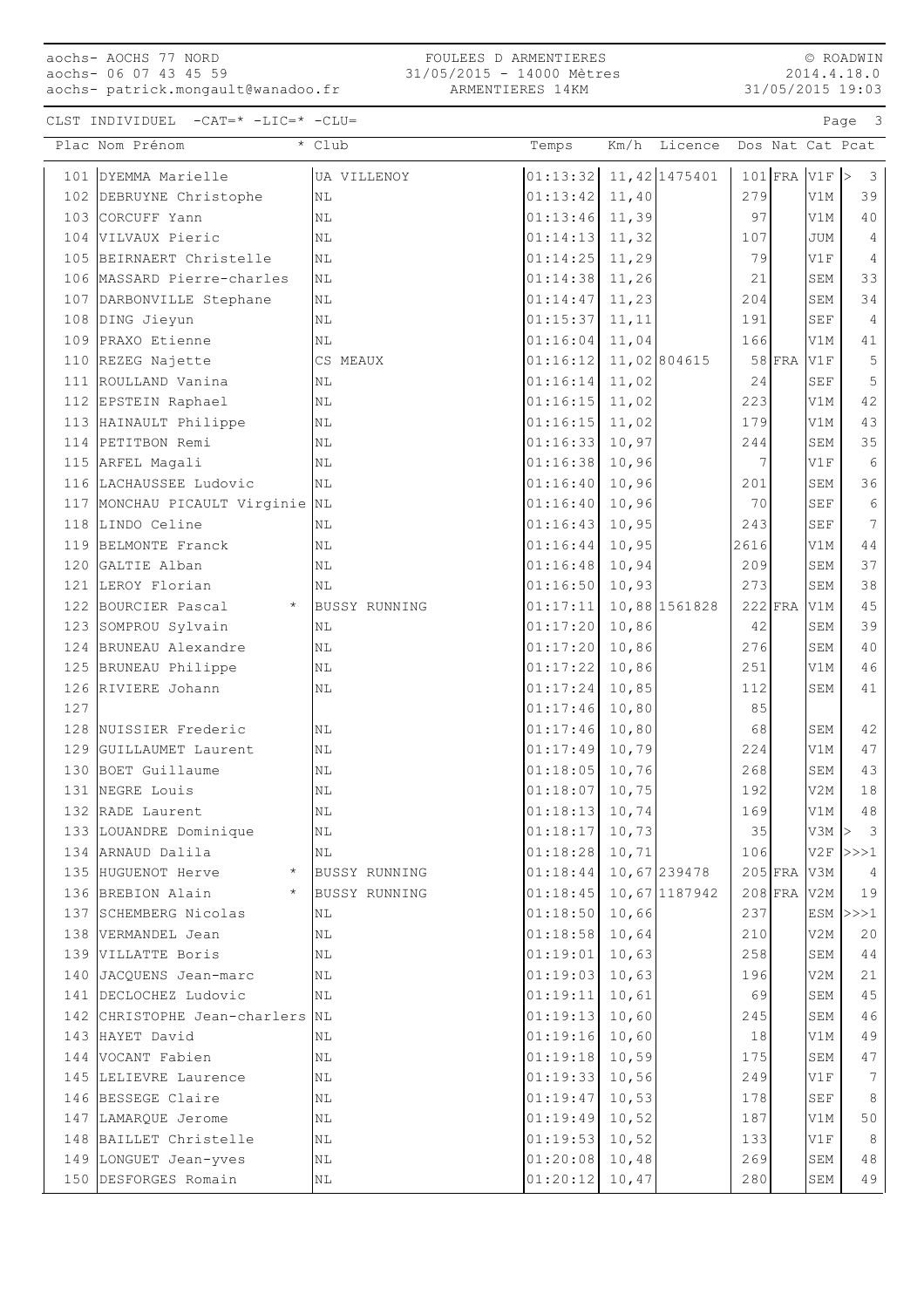# aochs- AOCHS 77 NORD aochs- 06 07 43 45 59

aochs- patrick.mongault@wanadoo.fr

#### FOULEES D ARMENTIERES 31/05/2015 - 14000 Mètres ARMENTIERES 14KM

© ROADWIN 2014.4.18.0 31/05/2015 19:03

| AS ROCHETTE DAMMARIE LES 01:20:13 10,47 538218<br>$173$ FRA V2M<br>22<br>151 DESFORGES Thierry<br>01:20:17<br>10,46<br>182<br>V2M<br>23<br>152 VAN DER Vurst carl<br>ΝL<br>01:20:21<br>153 FAREZ Dominique<br>10,45<br>256<br>V2M<br>24<br>NL<br>154 BRUN Helene<br>01:20:26<br>10,44 1009946<br>$2602$ FRA<br>V2F<br>>> 2<br>$\star$<br>ES SAINT PATHUS-OISSERY<br>155 MARFELLA Bruno<br>01:20:28<br>10,44<br>NL<br>28<br>V1M<br>51<br>01:20:45<br>10,40<br>50<br>156 YVONNET Franck<br>190<br>SEM<br>ΝL<br>01:20:53<br>10, 39<br>25<br>157 BARRUET Michel<br>19<br>V2M<br>ΝL<br>01:21:04<br>$207$ FRA<br>9<br>158 BREBION Valerie<br>$\star$<br><b>BUSSY RUNNING</b><br>10,36 1124648<br>V1F<br>$\mathcal{G}$<br>01:21:06<br>10, 36<br>26<br>159 MALLARET Maud<br><b>SEF</b><br>ΝL<br>160 DARRICAU Pierre-marie<br>01:21:21<br>10, 33<br>165<br>51<br>NL<br>SEM<br>26<br>161 CARVALHO Andre<br>01:21:30<br>10, 31<br>220<br>V2M<br>ΝL<br>162 BERTHE Joelle<br>01:21:37<br>10,29 225542<br>$2594$ FRA<br>>> 2<br>V3F<br>UA VILLENOY<br>163<br>MUNIER Pascal<br>01:21:39<br>10,29<br>20<br>V2M<br>27<br>NL<br>164 BOUCHARNIN Nicolas<br>01:21:47<br>228<br>>> 2<br>10,27<br>ESM<br>ΝL<br>165 CARVALHO Denis<br>01:21:50<br>221<br>52<br>10, 26<br>SEM<br>ΝL<br>10, 23<br>166 ANOREUX Cynthia<br>01:22:07<br>125<br><b>SEF</b><br>10<br>ΝL<br>167 FIEY Sebastien<br>01:22:08<br>10, 23<br>53<br>126<br>SEM<br>ΝL<br>01:22:17<br>89<br>V2M<br>28<br>168 FOUBERT Christophe<br>NL<br>10, 21<br>52<br>169 VERNET Olivier<br>01:22:28<br>10, 19<br>226<br>V1M<br>ΝL<br>01:22:28<br>53<br>170 LECLERCQ Jerome<br>10, 19<br>NL<br>177<br>V1M<br>01:22:30<br>10, 18<br>264<br>V1F<br>10<br>171 MIRO Catherine<br>NL<br>54<br>172 CHANGENOT Nicolas<br>01:22:37<br>10, 17<br>90<br>SEM<br>ΝL<br>55<br>173 RICHARD Fabien<br>01:23:05<br>121<br>NL<br>10, 11<br>SEM<br>174 CHOUFFE Alexis<br>01:23:05<br>54<br>10, 11<br>156<br>V1M<br>ΝL<br>01:23:14<br>10,09 822023<br>29<br>175 BECHU Philippe<br>$46$ FRA<br>V2M<br>CS MEAUX<br>10,09 1144564<br>176 PARIS Philippe<br>01:23:14<br>$57$ FRA<br>V2M<br>30<br>CS MEAUX<br>10,09 279614<br>$52$ FRA<br>55<br>177 LAMBERT Herve<br>CS MEAUX<br>01:23:15<br>V1M<br>01:23:20<br>10,08<br>56<br>178 MALLEVILLE Bertrand<br>184<br>SEM<br>ΝL<br>57<br>01:23:23<br>10,07<br>179 HERNANDEZ Renaud<br>252<br>SEM<br>ΝL<br>01:23:25<br>180 CRISTINA Sebastien<br>10,07<br>254<br>58<br>SEM<br>ΝL<br>56<br>01:23:27<br>10,07<br>255<br>181 GOGARD Stephane<br>NL<br>V1M<br>182 PIERY Jean-pierre<br>01:23:28<br>10,06<br>72<br>31<br>V2M<br>ΝL<br>183 LEUNIS Carole<br>$01:23:28$ 10,06 1418130<br>$54$ FRA V1F<br>CS MEAUX<br>11<br>32<br>184 DESCHANEL Philippe<br>01:23:31<br>10,06<br>265<br>V2M<br>ΝL<br>01:23:33<br>185 DRUJON Perinne<br>10,05<br>185<br>SEF<br>NL<br>11<br>186 DAVID Brigitte<br>01:23:44<br>10,03<br>36<br>$12$<br>$\rm NL$<br>V1F<br>187 LUCZAK Celine<br>01:23:46<br>10,03<br>248<br>13<br>V1F<br>ΝL<br>59<br>188 RESCH Jonathan<br>01:23:47<br>218<br>$\rm NL$<br>10,03<br>SEM<br>189 MARCHAL Frederic<br>01:23:47<br>10,03<br>217<br>60<br>SEM<br>ΝL<br>01:24:00<br>190 MICHAUX Claude<br>10,00<br>253<br>V2M<br>33<br>ΝL<br>191 BONHOMME Michael<br>01:24:09<br>09,98<br>232<br>57<br>$\rm NL$<br>V1M<br>192 BONHOMME Julien<br>01:24:11<br>09,98<br>233<br>SEM<br>61<br>ΝL<br>193 CHRISTOPHE Micheleau<br>01:24:12<br>09,98<br>239<br>$5\,8$<br>$\rm NL$<br>V1M<br>01:24:17<br>194 ESTEVES Sonia<br>09,97<br>203<br>$\operatorname{SEF}$<br>12<br>ΝL<br>195 VERHAEGHE Jean-michel<br>01:24:22<br>09,96<br>83<br>$\mathsf S$<br>V3M<br>ΝL<br>196 LE CLOUEREC Celine<br>01:24:38<br>09,93<br>168<br>13<br><b>SEF</b><br>ΝL<br>197 MARINONE Christian<br>01:24:39<br>09,92<br>43<br>34<br>V2M<br>ΝL<br>$\overline{\mathbf{3}}$<br>198 CADIERNO Sylvie<br>01:24:43<br>09,92<br>86<br>V3F<br>$\rm NL$<br>><br>199 SALYCZUK Pascal<br>01:24:49<br>09,90 1527140<br>35<br>$22$ FRA<br>V2M<br>UA VILLENOY<br>200 LESGENT Eric<br>01:24:56<br>09,89<br>29<br>36<br>V2M<br>ΝL | Plac Nom Prénom | * Club | Temps | Km/h | Licence |  | Dos Nat Cat Pcat |
|---------------------------------------------------------------------------------------------------------------------------------------------------------------------------------------------------------------------------------------------------------------------------------------------------------------------------------------------------------------------------------------------------------------------------------------------------------------------------------------------------------------------------------------------------------------------------------------------------------------------------------------------------------------------------------------------------------------------------------------------------------------------------------------------------------------------------------------------------------------------------------------------------------------------------------------------------------------------------------------------------------------------------------------------------------------------------------------------------------------------------------------------------------------------------------------------------------------------------------------------------------------------------------------------------------------------------------------------------------------------------------------------------------------------------------------------------------------------------------------------------------------------------------------------------------------------------------------------------------------------------------------------------------------------------------------------------------------------------------------------------------------------------------------------------------------------------------------------------------------------------------------------------------------------------------------------------------------------------------------------------------------------------------------------------------------------------------------------------------------------------------------------------------------------------------------------------------------------------------------------------------------------------------------------------------------------------------------------------------------------------------------------------------------------------------------------------------------------------------------------------------------------------------------------------------------------------------------------------------------------------------------------------------------------------------------------------------------------------------------------------------------------------------------------------------------------------------------------------------------------------------------------------------------------------------------------------------------------------------------------------------------------------------------------------------------------------------------------------------------------------------------------------------------------------------------------------------------------------------------------------------------------------------------------------------------------------------------------------------------------------------------------------------------------------------------------------------------------------------------------------------------------------------------------------------------------------------------------------------------------------------------------------------------------------------------------------------------------------------------------------------------------------------------------------------------------------------------------------------------------------------------------------------------------------------------------------------------------------------------------------------------------------------|-----------------|--------|-------|------|---------|--|------------------|
|                                                                                                                                                                                                                                                                                                                                                                                                                                                                                                                                                                                                                                                                                                                                                                                                                                                                                                                                                                                                                                                                                                                                                                                                                                                                                                                                                                                                                                                                                                                                                                                                                                                                                                                                                                                                                                                                                                                                                                                                                                                                                                                                                                                                                                                                                                                                                                                                                                                                                                                                                                                                                                                                                                                                                                                                                                                                                                                                                                                                                                                                                                                                                                                                                                                                                                                                                                                                                                                                                                                                                                                                                                                                                                                                                                                                                                                                                                                                                                                                                                 |                 |        |       |      |         |  |                  |
|                                                                                                                                                                                                                                                                                                                                                                                                                                                                                                                                                                                                                                                                                                                                                                                                                                                                                                                                                                                                                                                                                                                                                                                                                                                                                                                                                                                                                                                                                                                                                                                                                                                                                                                                                                                                                                                                                                                                                                                                                                                                                                                                                                                                                                                                                                                                                                                                                                                                                                                                                                                                                                                                                                                                                                                                                                                                                                                                                                                                                                                                                                                                                                                                                                                                                                                                                                                                                                                                                                                                                                                                                                                                                                                                                                                                                                                                                                                                                                                                                                 |                 |        |       |      |         |  |                  |
|                                                                                                                                                                                                                                                                                                                                                                                                                                                                                                                                                                                                                                                                                                                                                                                                                                                                                                                                                                                                                                                                                                                                                                                                                                                                                                                                                                                                                                                                                                                                                                                                                                                                                                                                                                                                                                                                                                                                                                                                                                                                                                                                                                                                                                                                                                                                                                                                                                                                                                                                                                                                                                                                                                                                                                                                                                                                                                                                                                                                                                                                                                                                                                                                                                                                                                                                                                                                                                                                                                                                                                                                                                                                                                                                                                                                                                                                                                                                                                                                                                 |                 |        |       |      |         |  |                  |
|                                                                                                                                                                                                                                                                                                                                                                                                                                                                                                                                                                                                                                                                                                                                                                                                                                                                                                                                                                                                                                                                                                                                                                                                                                                                                                                                                                                                                                                                                                                                                                                                                                                                                                                                                                                                                                                                                                                                                                                                                                                                                                                                                                                                                                                                                                                                                                                                                                                                                                                                                                                                                                                                                                                                                                                                                                                                                                                                                                                                                                                                                                                                                                                                                                                                                                                                                                                                                                                                                                                                                                                                                                                                                                                                                                                                                                                                                                                                                                                                                                 |                 |        |       |      |         |  |                  |
|                                                                                                                                                                                                                                                                                                                                                                                                                                                                                                                                                                                                                                                                                                                                                                                                                                                                                                                                                                                                                                                                                                                                                                                                                                                                                                                                                                                                                                                                                                                                                                                                                                                                                                                                                                                                                                                                                                                                                                                                                                                                                                                                                                                                                                                                                                                                                                                                                                                                                                                                                                                                                                                                                                                                                                                                                                                                                                                                                                                                                                                                                                                                                                                                                                                                                                                                                                                                                                                                                                                                                                                                                                                                                                                                                                                                                                                                                                                                                                                                                                 |                 |        |       |      |         |  |                  |
|                                                                                                                                                                                                                                                                                                                                                                                                                                                                                                                                                                                                                                                                                                                                                                                                                                                                                                                                                                                                                                                                                                                                                                                                                                                                                                                                                                                                                                                                                                                                                                                                                                                                                                                                                                                                                                                                                                                                                                                                                                                                                                                                                                                                                                                                                                                                                                                                                                                                                                                                                                                                                                                                                                                                                                                                                                                                                                                                                                                                                                                                                                                                                                                                                                                                                                                                                                                                                                                                                                                                                                                                                                                                                                                                                                                                                                                                                                                                                                                                                                 |                 |        |       |      |         |  |                  |
|                                                                                                                                                                                                                                                                                                                                                                                                                                                                                                                                                                                                                                                                                                                                                                                                                                                                                                                                                                                                                                                                                                                                                                                                                                                                                                                                                                                                                                                                                                                                                                                                                                                                                                                                                                                                                                                                                                                                                                                                                                                                                                                                                                                                                                                                                                                                                                                                                                                                                                                                                                                                                                                                                                                                                                                                                                                                                                                                                                                                                                                                                                                                                                                                                                                                                                                                                                                                                                                                                                                                                                                                                                                                                                                                                                                                                                                                                                                                                                                                                                 |                 |        |       |      |         |  |                  |
|                                                                                                                                                                                                                                                                                                                                                                                                                                                                                                                                                                                                                                                                                                                                                                                                                                                                                                                                                                                                                                                                                                                                                                                                                                                                                                                                                                                                                                                                                                                                                                                                                                                                                                                                                                                                                                                                                                                                                                                                                                                                                                                                                                                                                                                                                                                                                                                                                                                                                                                                                                                                                                                                                                                                                                                                                                                                                                                                                                                                                                                                                                                                                                                                                                                                                                                                                                                                                                                                                                                                                                                                                                                                                                                                                                                                                                                                                                                                                                                                                                 |                 |        |       |      |         |  |                  |
|                                                                                                                                                                                                                                                                                                                                                                                                                                                                                                                                                                                                                                                                                                                                                                                                                                                                                                                                                                                                                                                                                                                                                                                                                                                                                                                                                                                                                                                                                                                                                                                                                                                                                                                                                                                                                                                                                                                                                                                                                                                                                                                                                                                                                                                                                                                                                                                                                                                                                                                                                                                                                                                                                                                                                                                                                                                                                                                                                                                                                                                                                                                                                                                                                                                                                                                                                                                                                                                                                                                                                                                                                                                                                                                                                                                                                                                                                                                                                                                                                                 |                 |        |       |      |         |  |                  |
|                                                                                                                                                                                                                                                                                                                                                                                                                                                                                                                                                                                                                                                                                                                                                                                                                                                                                                                                                                                                                                                                                                                                                                                                                                                                                                                                                                                                                                                                                                                                                                                                                                                                                                                                                                                                                                                                                                                                                                                                                                                                                                                                                                                                                                                                                                                                                                                                                                                                                                                                                                                                                                                                                                                                                                                                                                                                                                                                                                                                                                                                                                                                                                                                                                                                                                                                                                                                                                                                                                                                                                                                                                                                                                                                                                                                                                                                                                                                                                                                                                 |                 |        |       |      |         |  |                  |
|                                                                                                                                                                                                                                                                                                                                                                                                                                                                                                                                                                                                                                                                                                                                                                                                                                                                                                                                                                                                                                                                                                                                                                                                                                                                                                                                                                                                                                                                                                                                                                                                                                                                                                                                                                                                                                                                                                                                                                                                                                                                                                                                                                                                                                                                                                                                                                                                                                                                                                                                                                                                                                                                                                                                                                                                                                                                                                                                                                                                                                                                                                                                                                                                                                                                                                                                                                                                                                                                                                                                                                                                                                                                                                                                                                                                                                                                                                                                                                                                                                 |                 |        |       |      |         |  |                  |
|                                                                                                                                                                                                                                                                                                                                                                                                                                                                                                                                                                                                                                                                                                                                                                                                                                                                                                                                                                                                                                                                                                                                                                                                                                                                                                                                                                                                                                                                                                                                                                                                                                                                                                                                                                                                                                                                                                                                                                                                                                                                                                                                                                                                                                                                                                                                                                                                                                                                                                                                                                                                                                                                                                                                                                                                                                                                                                                                                                                                                                                                                                                                                                                                                                                                                                                                                                                                                                                                                                                                                                                                                                                                                                                                                                                                                                                                                                                                                                                                                                 |                 |        |       |      |         |  |                  |
|                                                                                                                                                                                                                                                                                                                                                                                                                                                                                                                                                                                                                                                                                                                                                                                                                                                                                                                                                                                                                                                                                                                                                                                                                                                                                                                                                                                                                                                                                                                                                                                                                                                                                                                                                                                                                                                                                                                                                                                                                                                                                                                                                                                                                                                                                                                                                                                                                                                                                                                                                                                                                                                                                                                                                                                                                                                                                                                                                                                                                                                                                                                                                                                                                                                                                                                                                                                                                                                                                                                                                                                                                                                                                                                                                                                                                                                                                                                                                                                                                                 |                 |        |       |      |         |  |                  |
|                                                                                                                                                                                                                                                                                                                                                                                                                                                                                                                                                                                                                                                                                                                                                                                                                                                                                                                                                                                                                                                                                                                                                                                                                                                                                                                                                                                                                                                                                                                                                                                                                                                                                                                                                                                                                                                                                                                                                                                                                                                                                                                                                                                                                                                                                                                                                                                                                                                                                                                                                                                                                                                                                                                                                                                                                                                                                                                                                                                                                                                                                                                                                                                                                                                                                                                                                                                                                                                                                                                                                                                                                                                                                                                                                                                                                                                                                                                                                                                                                                 |                 |        |       |      |         |  |                  |
|                                                                                                                                                                                                                                                                                                                                                                                                                                                                                                                                                                                                                                                                                                                                                                                                                                                                                                                                                                                                                                                                                                                                                                                                                                                                                                                                                                                                                                                                                                                                                                                                                                                                                                                                                                                                                                                                                                                                                                                                                                                                                                                                                                                                                                                                                                                                                                                                                                                                                                                                                                                                                                                                                                                                                                                                                                                                                                                                                                                                                                                                                                                                                                                                                                                                                                                                                                                                                                                                                                                                                                                                                                                                                                                                                                                                                                                                                                                                                                                                                                 |                 |        |       |      |         |  |                  |
|                                                                                                                                                                                                                                                                                                                                                                                                                                                                                                                                                                                                                                                                                                                                                                                                                                                                                                                                                                                                                                                                                                                                                                                                                                                                                                                                                                                                                                                                                                                                                                                                                                                                                                                                                                                                                                                                                                                                                                                                                                                                                                                                                                                                                                                                                                                                                                                                                                                                                                                                                                                                                                                                                                                                                                                                                                                                                                                                                                                                                                                                                                                                                                                                                                                                                                                                                                                                                                                                                                                                                                                                                                                                                                                                                                                                                                                                                                                                                                                                                                 |                 |        |       |      |         |  |                  |
|                                                                                                                                                                                                                                                                                                                                                                                                                                                                                                                                                                                                                                                                                                                                                                                                                                                                                                                                                                                                                                                                                                                                                                                                                                                                                                                                                                                                                                                                                                                                                                                                                                                                                                                                                                                                                                                                                                                                                                                                                                                                                                                                                                                                                                                                                                                                                                                                                                                                                                                                                                                                                                                                                                                                                                                                                                                                                                                                                                                                                                                                                                                                                                                                                                                                                                                                                                                                                                                                                                                                                                                                                                                                                                                                                                                                                                                                                                                                                                                                                                 |                 |        |       |      |         |  |                  |
|                                                                                                                                                                                                                                                                                                                                                                                                                                                                                                                                                                                                                                                                                                                                                                                                                                                                                                                                                                                                                                                                                                                                                                                                                                                                                                                                                                                                                                                                                                                                                                                                                                                                                                                                                                                                                                                                                                                                                                                                                                                                                                                                                                                                                                                                                                                                                                                                                                                                                                                                                                                                                                                                                                                                                                                                                                                                                                                                                                                                                                                                                                                                                                                                                                                                                                                                                                                                                                                                                                                                                                                                                                                                                                                                                                                                                                                                                                                                                                                                                                 |                 |        |       |      |         |  |                  |
|                                                                                                                                                                                                                                                                                                                                                                                                                                                                                                                                                                                                                                                                                                                                                                                                                                                                                                                                                                                                                                                                                                                                                                                                                                                                                                                                                                                                                                                                                                                                                                                                                                                                                                                                                                                                                                                                                                                                                                                                                                                                                                                                                                                                                                                                                                                                                                                                                                                                                                                                                                                                                                                                                                                                                                                                                                                                                                                                                                                                                                                                                                                                                                                                                                                                                                                                                                                                                                                                                                                                                                                                                                                                                                                                                                                                                                                                                                                                                                                                                                 |                 |        |       |      |         |  |                  |
|                                                                                                                                                                                                                                                                                                                                                                                                                                                                                                                                                                                                                                                                                                                                                                                                                                                                                                                                                                                                                                                                                                                                                                                                                                                                                                                                                                                                                                                                                                                                                                                                                                                                                                                                                                                                                                                                                                                                                                                                                                                                                                                                                                                                                                                                                                                                                                                                                                                                                                                                                                                                                                                                                                                                                                                                                                                                                                                                                                                                                                                                                                                                                                                                                                                                                                                                                                                                                                                                                                                                                                                                                                                                                                                                                                                                                                                                                                                                                                                                                                 |                 |        |       |      |         |  |                  |
|                                                                                                                                                                                                                                                                                                                                                                                                                                                                                                                                                                                                                                                                                                                                                                                                                                                                                                                                                                                                                                                                                                                                                                                                                                                                                                                                                                                                                                                                                                                                                                                                                                                                                                                                                                                                                                                                                                                                                                                                                                                                                                                                                                                                                                                                                                                                                                                                                                                                                                                                                                                                                                                                                                                                                                                                                                                                                                                                                                                                                                                                                                                                                                                                                                                                                                                                                                                                                                                                                                                                                                                                                                                                                                                                                                                                                                                                                                                                                                                                                                 |                 |        |       |      |         |  |                  |
|                                                                                                                                                                                                                                                                                                                                                                                                                                                                                                                                                                                                                                                                                                                                                                                                                                                                                                                                                                                                                                                                                                                                                                                                                                                                                                                                                                                                                                                                                                                                                                                                                                                                                                                                                                                                                                                                                                                                                                                                                                                                                                                                                                                                                                                                                                                                                                                                                                                                                                                                                                                                                                                                                                                                                                                                                                                                                                                                                                                                                                                                                                                                                                                                                                                                                                                                                                                                                                                                                                                                                                                                                                                                                                                                                                                                                                                                                                                                                                                                                                 |                 |        |       |      |         |  |                  |
|                                                                                                                                                                                                                                                                                                                                                                                                                                                                                                                                                                                                                                                                                                                                                                                                                                                                                                                                                                                                                                                                                                                                                                                                                                                                                                                                                                                                                                                                                                                                                                                                                                                                                                                                                                                                                                                                                                                                                                                                                                                                                                                                                                                                                                                                                                                                                                                                                                                                                                                                                                                                                                                                                                                                                                                                                                                                                                                                                                                                                                                                                                                                                                                                                                                                                                                                                                                                                                                                                                                                                                                                                                                                                                                                                                                                                                                                                                                                                                                                                                 |                 |        |       |      |         |  |                  |
|                                                                                                                                                                                                                                                                                                                                                                                                                                                                                                                                                                                                                                                                                                                                                                                                                                                                                                                                                                                                                                                                                                                                                                                                                                                                                                                                                                                                                                                                                                                                                                                                                                                                                                                                                                                                                                                                                                                                                                                                                                                                                                                                                                                                                                                                                                                                                                                                                                                                                                                                                                                                                                                                                                                                                                                                                                                                                                                                                                                                                                                                                                                                                                                                                                                                                                                                                                                                                                                                                                                                                                                                                                                                                                                                                                                                                                                                                                                                                                                                                                 |                 |        |       |      |         |  |                  |
|                                                                                                                                                                                                                                                                                                                                                                                                                                                                                                                                                                                                                                                                                                                                                                                                                                                                                                                                                                                                                                                                                                                                                                                                                                                                                                                                                                                                                                                                                                                                                                                                                                                                                                                                                                                                                                                                                                                                                                                                                                                                                                                                                                                                                                                                                                                                                                                                                                                                                                                                                                                                                                                                                                                                                                                                                                                                                                                                                                                                                                                                                                                                                                                                                                                                                                                                                                                                                                                                                                                                                                                                                                                                                                                                                                                                                                                                                                                                                                                                                                 |                 |        |       |      |         |  |                  |
|                                                                                                                                                                                                                                                                                                                                                                                                                                                                                                                                                                                                                                                                                                                                                                                                                                                                                                                                                                                                                                                                                                                                                                                                                                                                                                                                                                                                                                                                                                                                                                                                                                                                                                                                                                                                                                                                                                                                                                                                                                                                                                                                                                                                                                                                                                                                                                                                                                                                                                                                                                                                                                                                                                                                                                                                                                                                                                                                                                                                                                                                                                                                                                                                                                                                                                                                                                                                                                                                                                                                                                                                                                                                                                                                                                                                                                                                                                                                                                                                                                 |                 |        |       |      |         |  |                  |
|                                                                                                                                                                                                                                                                                                                                                                                                                                                                                                                                                                                                                                                                                                                                                                                                                                                                                                                                                                                                                                                                                                                                                                                                                                                                                                                                                                                                                                                                                                                                                                                                                                                                                                                                                                                                                                                                                                                                                                                                                                                                                                                                                                                                                                                                                                                                                                                                                                                                                                                                                                                                                                                                                                                                                                                                                                                                                                                                                                                                                                                                                                                                                                                                                                                                                                                                                                                                                                                                                                                                                                                                                                                                                                                                                                                                                                                                                                                                                                                                                                 |                 |        |       |      |         |  |                  |
|                                                                                                                                                                                                                                                                                                                                                                                                                                                                                                                                                                                                                                                                                                                                                                                                                                                                                                                                                                                                                                                                                                                                                                                                                                                                                                                                                                                                                                                                                                                                                                                                                                                                                                                                                                                                                                                                                                                                                                                                                                                                                                                                                                                                                                                                                                                                                                                                                                                                                                                                                                                                                                                                                                                                                                                                                                                                                                                                                                                                                                                                                                                                                                                                                                                                                                                                                                                                                                                                                                                                                                                                                                                                                                                                                                                                                                                                                                                                                                                                                                 |                 |        |       |      |         |  |                  |
|                                                                                                                                                                                                                                                                                                                                                                                                                                                                                                                                                                                                                                                                                                                                                                                                                                                                                                                                                                                                                                                                                                                                                                                                                                                                                                                                                                                                                                                                                                                                                                                                                                                                                                                                                                                                                                                                                                                                                                                                                                                                                                                                                                                                                                                                                                                                                                                                                                                                                                                                                                                                                                                                                                                                                                                                                                                                                                                                                                                                                                                                                                                                                                                                                                                                                                                                                                                                                                                                                                                                                                                                                                                                                                                                                                                                                                                                                                                                                                                                                                 |                 |        |       |      |         |  |                  |
|                                                                                                                                                                                                                                                                                                                                                                                                                                                                                                                                                                                                                                                                                                                                                                                                                                                                                                                                                                                                                                                                                                                                                                                                                                                                                                                                                                                                                                                                                                                                                                                                                                                                                                                                                                                                                                                                                                                                                                                                                                                                                                                                                                                                                                                                                                                                                                                                                                                                                                                                                                                                                                                                                                                                                                                                                                                                                                                                                                                                                                                                                                                                                                                                                                                                                                                                                                                                                                                                                                                                                                                                                                                                                                                                                                                                                                                                                                                                                                                                                                 |                 |        |       |      |         |  |                  |
|                                                                                                                                                                                                                                                                                                                                                                                                                                                                                                                                                                                                                                                                                                                                                                                                                                                                                                                                                                                                                                                                                                                                                                                                                                                                                                                                                                                                                                                                                                                                                                                                                                                                                                                                                                                                                                                                                                                                                                                                                                                                                                                                                                                                                                                                                                                                                                                                                                                                                                                                                                                                                                                                                                                                                                                                                                                                                                                                                                                                                                                                                                                                                                                                                                                                                                                                                                                                                                                                                                                                                                                                                                                                                                                                                                                                                                                                                                                                                                                                                                 |                 |        |       |      |         |  |                  |
|                                                                                                                                                                                                                                                                                                                                                                                                                                                                                                                                                                                                                                                                                                                                                                                                                                                                                                                                                                                                                                                                                                                                                                                                                                                                                                                                                                                                                                                                                                                                                                                                                                                                                                                                                                                                                                                                                                                                                                                                                                                                                                                                                                                                                                                                                                                                                                                                                                                                                                                                                                                                                                                                                                                                                                                                                                                                                                                                                                                                                                                                                                                                                                                                                                                                                                                                                                                                                                                                                                                                                                                                                                                                                                                                                                                                                                                                                                                                                                                                                                 |                 |        |       |      |         |  |                  |
|                                                                                                                                                                                                                                                                                                                                                                                                                                                                                                                                                                                                                                                                                                                                                                                                                                                                                                                                                                                                                                                                                                                                                                                                                                                                                                                                                                                                                                                                                                                                                                                                                                                                                                                                                                                                                                                                                                                                                                                                                                                                                                                                                                                                                                                                                                                                                                                                                                                                                                                                                                                                                                                                                                                                                                                                                                                                                                                                                                                                                                                                                                                                                                                                                                                                                                                                                                                                                                                                                                                                                                                                                                                                                                                                                                                                                                                                                                                                                                                                                                 |                 |        |       |      |         |  |                  |
|                                                                                                                                                                                                                                                                                                                                                                                                                                                                                                                                                                                                                                                                                                                                                                                                                                                                                                                                                                                                                                                                                                                                                                                                                                                                                                                                                                                                                                                                                                                                                                                                                                                                                                                                                                                                                                                                                                                                                                                                                                                                                                                                                                                                                                                                                                                                                                                                                                                                                                                                                                                                                                                                                                                                                                                                                                                                                                                                                                                                                                                                                                                                                                                                                                                                                                                                                                                                                                                                                                                                                                                                                                                                                                                                                                                                                                                                                                                                                                                                                                 |                 |        |       |      |         |  |                  |
|                                                                                                                                                                                                                                                                                                                                                                                                                                                                                                                                                                                                                                                                                                                                                                                                                                                                                                                                                                                                                                                                                                                                                                                                                                                                                                                                                                                                                                                                                                                                                                                                                                                                                                                                                                                                                                                                                                                                                                                                                                                                                                                                                                                                                                                                                                                                                                                                                                                                                                                                                                                                                                                                                                                                                                                                                                                                                                                                                                                                                                                                                                                                                                                                                                                                                                                                                                                                                                                                                                                                                                                                                                                                                                                                                                                                                                                                                                                                                                                                                                 |                 |        |       |      |         |  |                  |
|                                                                                                                                                                                                                                                                                                                                                                                                                                                                                                                                                                                                                                                                                                                                                                                                                                                                                                                                                                                                                                                                                                                                                                                                                                                                                                                                                                                                                                                                                                                                                                                                                                                                                                                                                                                                                                                                                                                                                                                                                                                                                                                                                                                                                                                                                                                                                                                                                                                                                                                                                                                                                                                                                                                                                                                                                                                                                                                                                                                                                                                                                                                                                                                                                                                                                                                                                                                                                                                                                                                                                                                                                                                                                                                                                                                                                                                                                                                                                                                                                                 |                 |        |       |      |         |  |                  |
|                                                                                                                                                                                                                                                                                                                                                                                                                                                                                                                                                                                                                                                                                                                                                                                                                                                                                                                                                                                                                                                                                                                                                                                                                                                                                                                                                                                                                                                                                                                                                                                                                                                                                                                                                                                                                                                                                                                                                                                                                                                                                                                                                                                                                                                                                                                                                                                                                                                                                                                                                                                                                                                                                                                                                                                                                                                                                                                                                                                                                                                                                                                                                                                                                                                                                                                                                                                                                                                                                                                                                                                                                                                                                                                                                                                                                                                                                                                                                                                                                                 |                 |        |       |      |         |  |                  |
|                                                                                                                                                                                                                                                                                                                                                                                                                                                                                                                                                                                                                                                                                                                                                                                                                                                                                                                                                                                                                                                                                                                                                                                                                                                                                                                                                                                                                                                                                                                                                                                                                                                                                                                                                                                                                                                                                                                                                                                                                                                                                                                                                                                                                                                                                                                                                                                                                                                                                                                                                                                                                                                                                                                                                                                                                                                                                                                                                                                                                                                                                                                                                                                                                                                                                                                                                                                                                                                                                                                                                                                                                                                                                                                                                                                                                                                                                                                                                                                                                                 |                 |        |       |      |         |  |                  |
|                                                                                                                                                                                                                                                                                                                                                                                                                                                                                                                                                                                                                                                                                                                                                                                                                                                                                                                                                                                                                                                                                                                                                                                                                                                                                                                                                                                                                                                                                                                                                                                                                                                                                                                                                                                                                                                                                                                                                                                                                                                                                                                                                                                                                                                                                                                                                                                                                                                                                                                                                                                                                                                                                                                                                                                                                                                                                                                                                                                                                                                                                                                                                                                                                                                                                                                                                                                                                                                                                                                                                                                                                                                                                                                                                                                                                                                                                                                                                                                                                                 |                 |        |       |      |         |  |                  |
|                                                                                                                                                                                                                                                                                                                                                                                                                                                                                                                                                                                                                                                                                                                                                                                                                                                                                                                                                                                                                                                                                                                                                                                                                                                                                                                                                                                                                                                                                                                                                                                                                                                                                                                                                                                                                                                                                                                                                                                                                                                                                                                                                                                                                                                                                                                                                                                                                                                                                                                                                                                                                                                                                                                                                                                                                                                                                                                                                                                                                                                                                                                                                                                                                                                                                                                                                                                                                                                                                                                                                                                                                                                                                                                                                                                                                                                                                                                                                                                                                                 |                 |        |       |      |         |  |                  |
|                                                                                                                                                                                                                                                                                                                                                                                                                                                                                                                                                                                                                                                                                                                                                                                                                                                                                                                                                                                                                                                                                                                                                                                                                                                                                                                                                                                                                                                                                                                                                                                                                                                                                                                                                                                                                                                                                                                                                                                                                                                                                                                                                                                                                                                                                                                                                                                                                                                                                                                                                                                                                                                                                                                                                                                                                                                                                                                                                                                                                                                                                                                                                                                                                                                                                                                                                                                                                                                                                                                                                                                                                                                                                                                                                                                                                                                                                                                                                                                                                                 |                 |        |       |      |         |  |                  |
|                                                                                                                                                                                                                                                                                                                                                                                                                                                                                                                                                                                                                                                                                                                                                                                                                                                                                                                                                                                                                                                                                                                                                                                                                                                                                                                                                                                                                                                                                                                                                                                                                                                                                                                                                                                                                                                                                                                                                                                                                                                                                                                                                                                                                                                                                                                                                                                                                                                                                                                                                                                                                                                                                                                                                                                                                                                                                                                                                                                                                                                                                                                                                                                                                                                                                                                                                                                                                                                                                                                                                                                                                                                                                                                                                                                                                                                                                                                                                                                                                                 |                 |        |       |      |         |  |                  |
|                                                                                                                                                                                                                                                                                                                                                                                                                                                                                                                                                                                                                                                                                                                                                                                                                                                                                                                                                                                                                                                                                                                                                                                                                                                                                                                                                                                                                                                                                                                                                                                                                                                                                                                                                                                                                                                                                                                                                                                                                                                                                                                                                                                                                                                                                                                                                                                                                                                                                                                                                                                                                                                                                                                                                                                                                                                                                                                                                                                                                                                                                                                                                                                                                                                                                                                                                                                                                                                                                                                                                                                                                                                                                                                                                                                                                                                                                                                                                                                                                                 |                 |        |       |      |         |  |                  |
|                                                                                                                                                                                                                                                                                                                                                                                                                                                                                                                                                                                                                                                                                                                                                                                                                                                                                                                                                                                                                                                                                                                                                                                                                                                                                                                                                                                                                                                                                                                                                                                                                                                                                                                                                                                                                                                                                                                                                                                                                                                                                                                                                                                                                                                                                                                                                                                                                                                                                                                                                                                                                                                                                                                                                                                                                                                                                                                                                                                                                                                                                                                                                                                                                                                                                                                                                                                                                                                                                                                                                                                                                                                                                                                                                                                                                                                                                                                                                                                                                                 |                 |        |       |      |         |  |                  |
|                                                                                                                                                                                                                                                                                                                                                                                                                                                                                                                                                                                                                                                                                                                                                                                                                                                                                                                                                                                                                                                                                                                                                                                                                                                                                                                                                                                                                                                                                                                                                                                                                                                                                                                                                                                                                                                                                                                                                                                                                                                                                                                                                                                                                                                                                                                                                                                                                                                                                                                                                                                                                                                                                                                                                                                                                                                                                                                                                                                                                                                                                                                                                                                                                                                                                                                                                                                                                                                                                                                                                                                                                                                                                                                                                                                                                                                                                                                                                                                                                                 |                 |        |       |      |         |  |                  |
|                                                                                                                                                                                                                                                                                                                                                                                                                                                                                                                                                                                                                                                                                                                                                                                                                                                                                                                                                                                                                                                                                                                                                                                                                                                                                                                                                                                                                                                                                                                                                                                                                                                                                                                                                                                                                                                                                                                                                                                                                                                                                                                                                                                                                                                                                                                                                                                                                                                                                                                                                                                                                                                                                                                                                                                                                                                                                                                                                                                                                                                                                                                                                                                                                                                                                                                                                                                                                                                                                                                                                                                                                                                                                                                                                                                                                                                                                                                                                                                                                                 |                 |        |       |      |         |  |                  |
|                                                                                                                                                                                                                                                                                                                                                                                                                                                                                                                                                                                                                                                                                                                                                                                                                                                                                                                                                                                                                                                                                                                                                                                                                                                                                                                                                                                                                                                                                                                                                                                                                                                                                                                                                                                                                                                                                                                                                                                                                                                                                                                                                                                                                                                                                                                                                                                                                                                                                                                                                                                                                                                                                                                                                                                                                                                                                                                                                                                                                                                                                                                                                                                                                                                                                                                                                                                                                                                                                                                                                                                                                                                                                                                                                                                                                                                                                                                                                                                                                                 |                 |        |       |      |         |  |                  |
|                                                                                                                                                                                                                                                                                                                                                                                                                                                                                                                                                                                                                                                                                                                                                                                                                                                                                                                                                                                                                                                                                                                                                                                                                                                                                                                                                                                                                                                                                                                                                                                                                                                                                                                                                                                                                                                                                                                                                                                                                                                                                                                                                                                                                                                                                                                                                                                                                                                                                                                                                                                                                                                                                                                                                                                                                                                                                                                                                                                                                                                                                                                                                                                                                                                                                                                                                                                                                                                                                                                                                                                                                                                                                                                                                                                                                                                                                                                                                                                                                                 |                 |        |       |      |         |  |                  |
|                                                                                                                                                                                                                                                                                                                                                                                                                                                                                                                                                                                                                                                                                                                                                                                                                                                                                                                                                                                                                                                                                                                                                                                                                                                                                                                                                                                                                                                                                                                                                                                                                                                                                                                                                                                                                                                                                                                                                                                                                                                                                                                                                                                                                                                                                                                                                                                                                                                                                                                                                                                                                                                                                                                                                                                                                                                                                                                                                                                                                                                                                                                                                                                                                                                                                                                                                                                                                                                                                                                                                                                                                                                                                                                                                                                                                                                                                                                                                                                                                                 |                 |        |       |      |         |  |                  |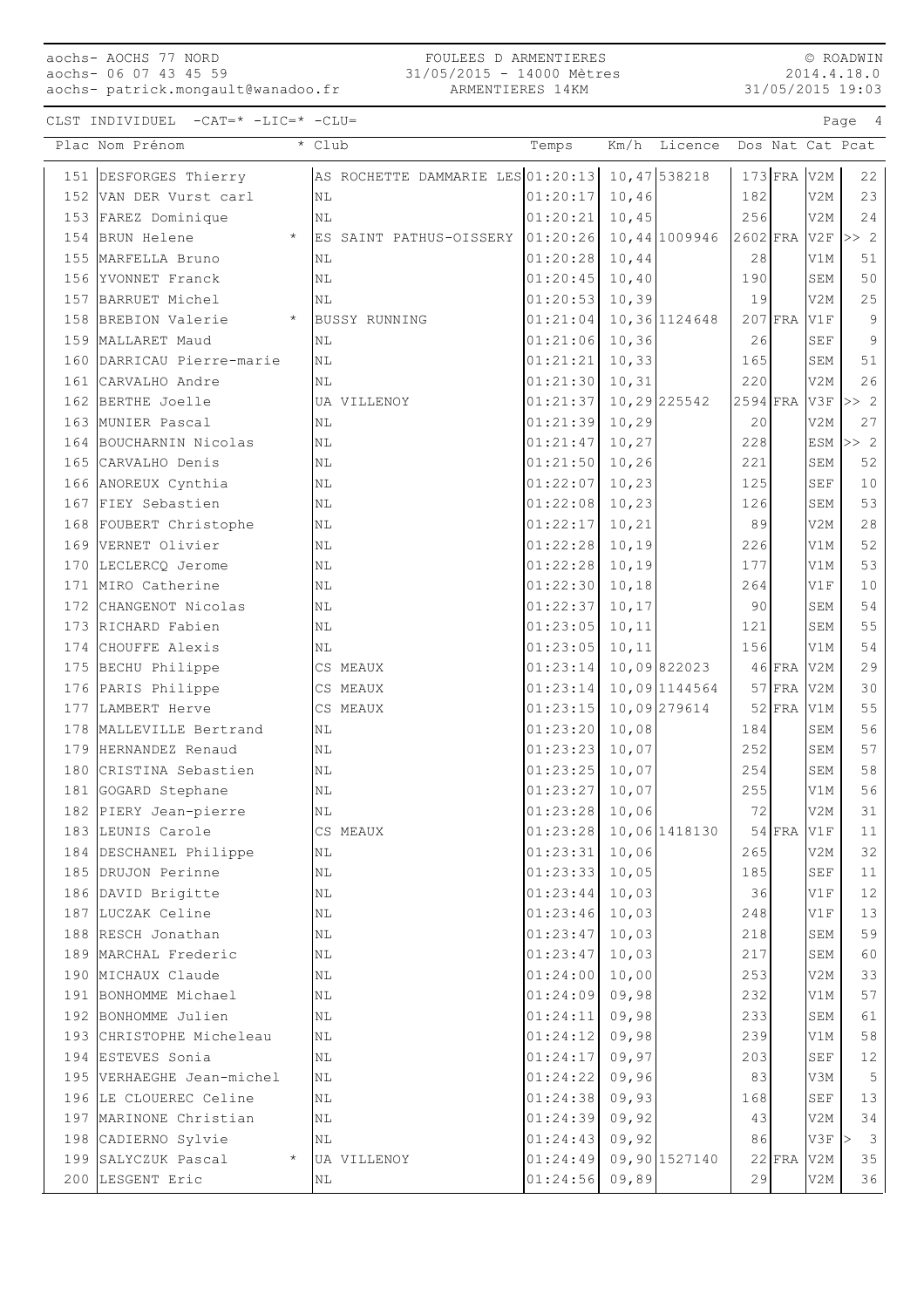# aochs- AOCHS 77 NORD aochs- 06 07 43 45 59

aochs- patrick.mongault@wanadoo.fr

© ROADWIN 2014.4.18.0 31/05/2015 19:03

## CLST INDIVIDUEL  $-CAT=\star$  -LIC=\* -CLU=

|     | Plac Nom Prénom                           | * Club                  | Temps                | Km/h   | Licence         |                |           |            | Dos Nat Cat Pcat |
|-----|-------------------------------------------|-------------------------|----------------------|--------|-----------------|----------------|-----------|------------|------------------|
|     | 201 MOUSSA Josita                         | N <sub>L</sub>          | 01:24:59             | 09,88  |                 | 270            |           | V2F        | 3<br>⊳           |
|     | 202 MEZZOGORI Samantha                    | N <sub>L</sub>          | 01:24:59             | 09,88  |                 | 281            |           | V1F        | 14               |
|     | 203 BONNET Nadege                         | NL                      | 01:25:04             | 09,87  |                 | 292            |           | <b>SEF</b> | 14               |
|     | 204 BONNEAU Jean-philippe                 | NL                      | 01:25:18             | 09,85  |                 | 257            |           | V1M        | 59               |
|     | 205 RAHAULT Anthony                       | ΝL                      | 01:25:50             | 09,79  |                 | 2589           |           | <b>SEM</b> | 62               |
|     | 206 LAFGNE Gilles                         | ΝL                      | 01:26:18             | 09,73  |                 | 158            |           | V1M        | 60               |
|     | 207 DUMAS Nicole                          | NL                      | 01:26:23             | 09,72  |                 | 235            |           | V2F        | 4                |
|     | 208 MOHR Celine                           | ΝL                      | 01:26:24             | 09,72  |                 | 234            |           | <b>SEF</b> | 15               |
|     | 209 SCHENKER Stephane                     | ΝL                      | 01:26:28             | 09,71  |                 | 296            |           | V1M        | 61               |
| 210 | BLONDEL DEBLANGY Christo                  | NL                      | 01:26:30             | 09,71  |                 | 213            |           | V1M        | 62               |
|     | 211 VAN DER Vurst cathia                  | ΝL                      | 01:26:57             | 09,66  |                 | 183            |           | V1F        | 15               |
|     | 212 FROT Anais<br>$\star$                 | CS MEAUX                | 01:26:58             |        | 09,66 1604891   |                | $65$ FRA  | SEF        | 16               |
|     | 213 CARON Audrey                          | NL                      | 01:27:03             | 09,65  |                 | 285            |           | <b>SEF</b> | 17               |
|     | 214 BESNIER Thierry                       | ΝL                      | 01:27:15             | 09,63  |                 | 282            |           | V1M        | 63               |
|     | 215 MARIE Adrien                          | N <sub>L</sub>          | 01:27:36             | 09,59  |                 | 110            |           | SEM        | 63               |
|     | 216 BRUEL Michel                          | ΝL                      | 01:27:48             | 09,57  |                 | 113            |           | V2M        | 37               |
|     | 217 CLERELC Sebastien                     | NL                      | 01:27:59             | 09,55  |                 | 138            |           | SEM        | 64               |
|     | 218 GUILLE Angelique                      | NL                      | 01:28:01             | 09,54  |                 | 137            |           | <b>SEF</b> | 18               |
| 219 | GOBIN Carole                              | CS MEAUX                | 01:28:24             |        | 09,50 1570366   |                | $62$ FRA  | SEF        | 19               |
|     | 220 POTIER Thierry                        | ΝL                      | 01:28:35             | 09,48  |                 | 275            |           | V1M        | 64               |
|     | 221 BAUDEUX Didier                        | NL                      | 01:28:35             | 09,48  |                 | 284            |           | V1M        | 65               |
|     | 222 ARNAUD Charly                         | NL                      | 01:28:45             | 09,46  |                 | 225            |           | V1M        | 66               |
|     | 223 BELMONTE Alexandra                    | ΝL                      | 01:28:54             | 09,45  |                 | 84             |           | <b>SEF</b> | 20               |
|     | 224 EDELINE Magali                        | ΝL                      | 01:29:04             | 09,43  |                 | 136            |           | <b>SEF</b> | 21               |
|     | 225 RIBEIRO Carla                         | NL                      | 01:29:20             | 09,40  |                 | 240            |           | V1F        | 16               |
|     | 226 PHILIPP Veronique                     | NL                      | 01:29:29             | 09,39  |                 | 2598           |           | V1F        | 17               |
|     | 227 PORTIER Nathalie                      | NL                      | 01:29:29             | 09,39  |                 | 246            |           | V1F        | 18               |
|     | 228 MIGUEL Isabelle                       | NL                      | 01:29:44             | 09,36  |                 | 77             |           | V1F        | 19               |
| 229 | MARIE Jakie                               | NL                      | 01:29:48             | 09, 35 |                 | 109            |           | <b>SEM</b> | 65               |
|     | 230 LE GALL Laetitia                      | NL                      | 01:29:49             | 09, 35 |                 | 108            |           | V1F        | 20               |
| 231 | GUISE Herve<br>$\star$                    | PASS RUNNING FFA        | 01:30:04             |        | 09,33 T192023   |                | $194$ FRA | V2M        | $38\,$           |
|     | 232 GUISE Mireille                        | NL                      | 01:30:05             | 09,32  |                 | 195            |           | V2F        | 5                |
|     | 233 BACH Michel                           | N <sub>L</sub>          | $01:30:05$ 09,32     |        |                 | $\overline{9}$ |           | V3M        | $\,$ 6 $\,$      |
|     | 234 DEWAELE Nicolas                       | ΝL                      | 01:30:20             | 09,30  |                 | 31             |           | SEM        | 66               |
|     | 235 JUNGELS France                        | ΝL                      | 01:30:22             | 09,30  |                 | 81             |           | V1F        | 21               |
|     | 236 REMY Sylvie                           | ΝL                      | 01:30:23             | 09, 29 |                 | 96             |           | V1F        | 22               |
|     | 237 MALONGA NKOUNKOU Sylvie               | CS MEAUX                | 01:30:34             |        | 09, 27 1671113  |                | $55$ FRA  | V1F        | 23               |
|     | 238 LAVILLE Jean-jacques                  | ΝL                      | 01:30:36             | 09, 27 |                 | 44             |           | V2M        | 39               |
|     | 239 MATRAU Gerald                         | ΝL                      | 01:30:48             | 09,25  |                 | 104            |           | V3M        | 7                |
|     | 240 VIGNERON Lionel                       | N <sub>L</sub>          | 01:30:50             | 09,25  |                 | 45             |           | V2M        | 40               |
|     | 241 ROLAND Melanie<br>$^{\star}$          | <b>BUSSY RUNNING</b>    | 01:30:55             |        | 09, 24 1676853  |                | $214$ FRA | V1F        | 24               |
|     | 242 LOCOCHEBMARIE                         | ΝL                      | 01:30:56             | 09, 24 |                 | 119            |           | <b>SEF</b> | 22               |
|     | 243 LEBLACHER Fabien                      | N <sub>L</sub>          | 01:31:44             | 09,16  |                 | 15             |           | CAM        | 3                |
|     | 244 PLOCHOCKI Natercia                    | ES SAINT PATHUS-OISSERY | 01:31:51             |        | 09, 15 15 63883 | 2603 FRA       |           | V1F        | 25               |
|     | 245 DUGUE Yannick                         | ΝL                      | 01:31:56             | 09, 14 |                 | 181            |           | V1F        | 26               |
|     | 246 HAINAULT Christelle                   | ΝL                      | 01:31:57             | 09, 14 |                 | 180            |           | V1F        | 27               |
|     | 247 LOUICHE Vincent                       | N <sub>L</sub>          | 01:31:57             | 09, 14 |                 | 171            |           | <b>SEM</b> | 67               |
|     | 248 MOHR Sophie                           | ΝL                      | 01:31:58             | 09, 13 |                 | 236            |           | SEF        | 23               |
|     | 249 VIVIEN Veronique<br>250 SHALABY Chedi | ΝL                      | 01:32:00<br>01:32:21 | 09, 13 |                 | 50<br>238      |           | V2F<br>SEM | 6<br>68          |
|     |                                           | ΝL                      |                      | 09, 10 |                 |                |           |            |                  |